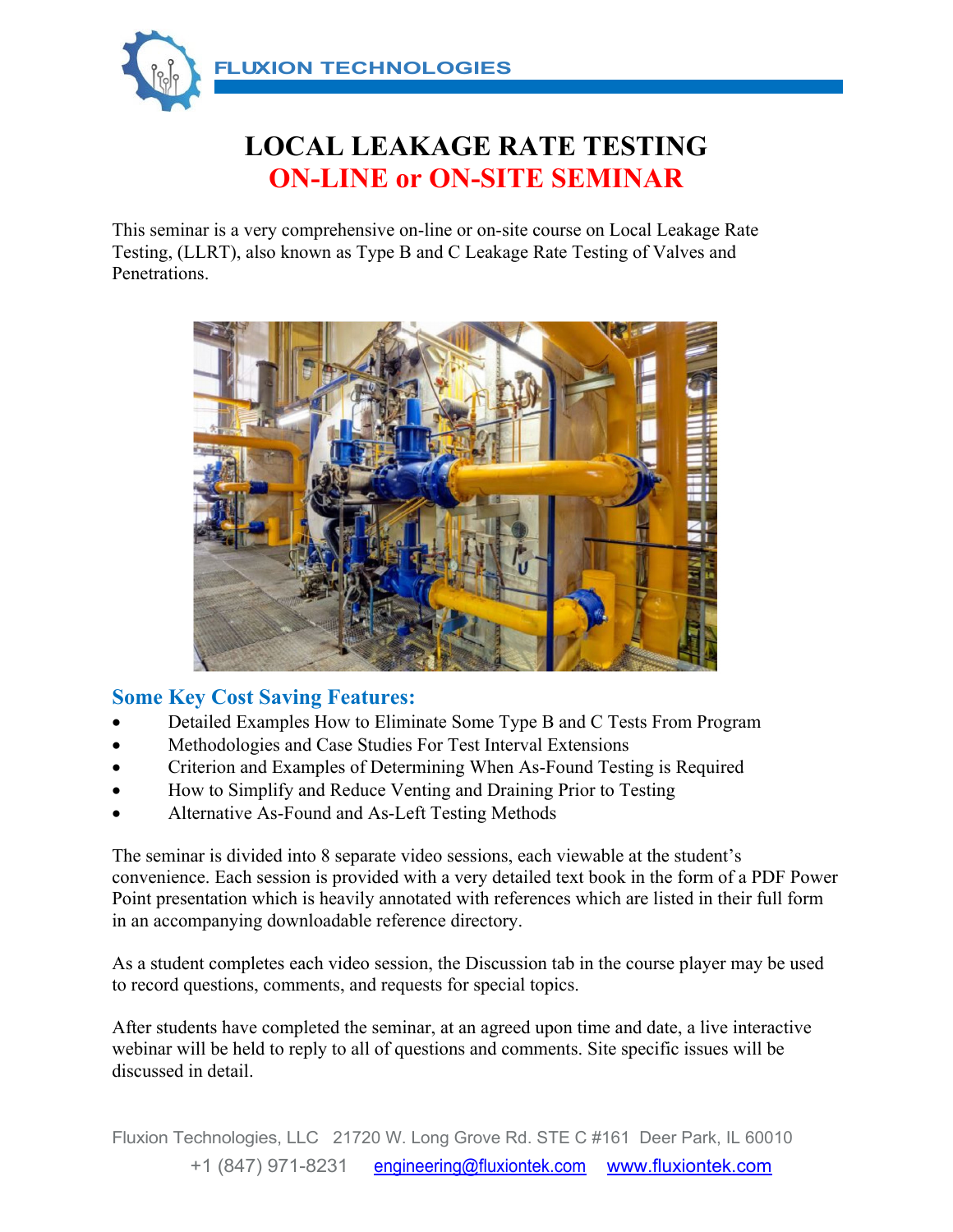

**FLUXION TECHNOLOGIES** 

### **Testing Reduction Evaluations on Your Plant's Systems**

Testing reductions may often be found in many plant's LLRT programs. Attendees will be asked to transmit information to us on likely candidate pathways in their program prior to the seminar. These will be step by step evaluated as a part of the live interactive session of the seminar.

All student accounts will persist and be available for viewing video sessions, text books and reference documents for long after the class is completed. The provided course material represents a permanent all-inclusive on-line LLRT reference library.

At your option, your contact information may be shared with your piers so that this portal may serve as a virtual Appendix J community after completion of the seminar.

Students may send or call the instructor with questions and/or requests for more info any time after course completion.

### **This is a Comprehensive Course That Will Address the Below Topics**

- **The Technical and Regulatory Basis for Local Leakage Rate Testing**
	- Appendix J and Reg Guide 1.163
	- NEI 9401 all Revs
	- ANS 56.8-1994, 2002 and the new revision 2020
	- Plant Program Documents

#### **LLRT Test Intervals and Leakage Limits**

- Interval Extensions
- Grace Periods
- 0.6 La and Admin Limits

#### **As Found and As Left Testing Requirements**

- Repairs and Adjustments
- Use of Alternate Methods for As Left Testing

#### **Standard LLRT Technical Methodologies**

- Flow Make-Up
- Pressure Decay

#### **Special Topics in Local Leakage Rate Testing**

- Venting & Draining
- Reverse Direction Testing
- Closure Methods
- Testing Very Small Volume
- Testing Very Large Volumes